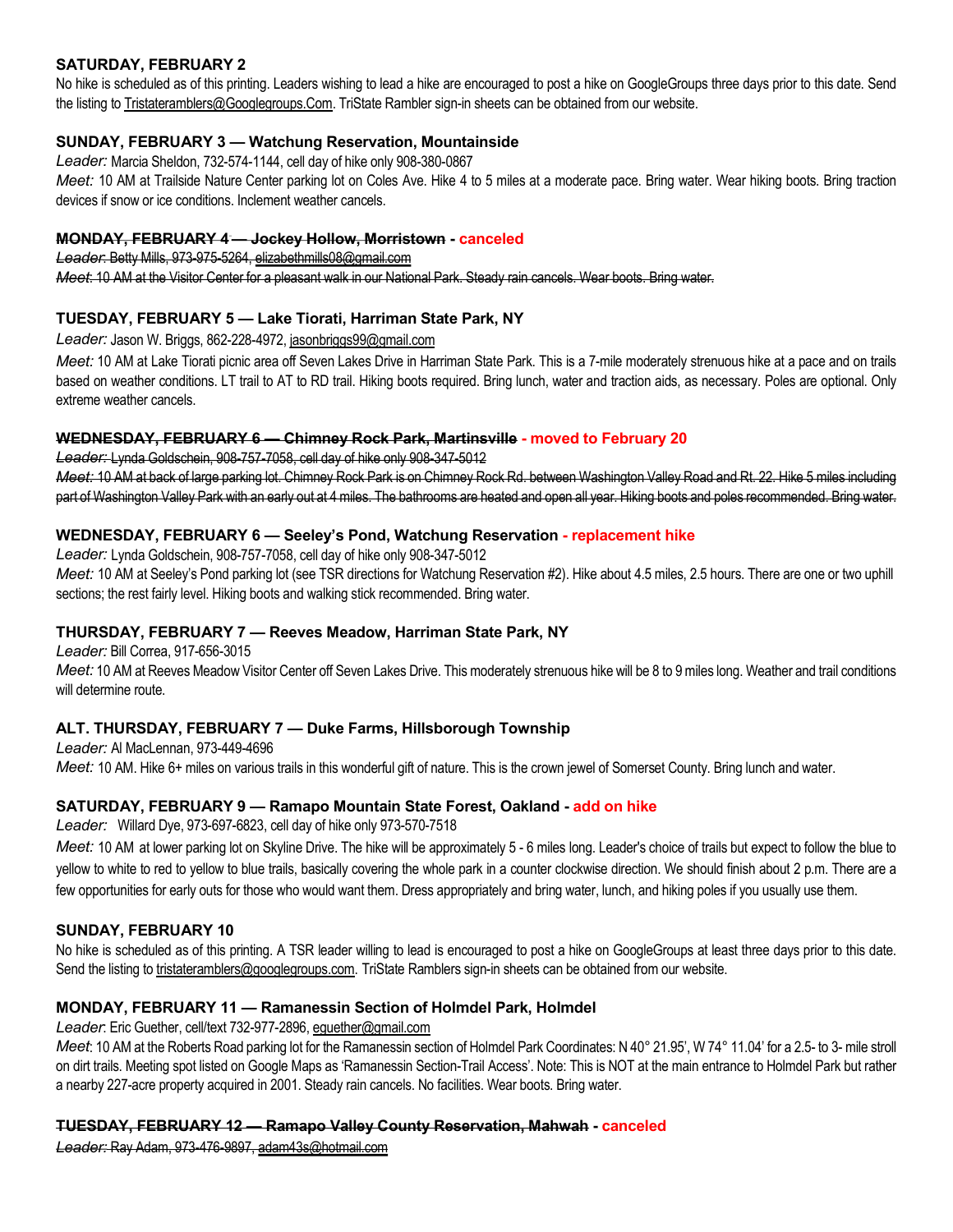Meet: 10 AM at the Ramapo Valley Reservation parking lot off Rt. 202. Approximately 6 to 7 miles on various trails at a moderate to snail's pace if there is snow on the ground. Bring lunch, water and traction aids, as necessary.

### WEDNESDAY, FEBRUARY 13

No hike is scheduled as of this printing. A TSR leader willing to lead is encouraged to post a hike on GoogleGroups at least three days prior to this date. Send the listing to tristateramblers@googlegroups.com. TriState Ramblers sign-in sheets can be obtained from our website.

## THURSDAY, FEBRUARY 14 — Cold Spring to Beacon, Cold Spring, NY - change in hike

Leader: Jason Briggs, 862-228-4972, jasonbriggs99@gmail.com

Meet: 9:30 AM (see directions below). This is a point to point hike so we will meet at 9:30 in Cold Spring and then drive some cars to Beacon where the hike ends. This strenuous hike is 11 miles with 2500+ ft. of elevation gain. We will take the "easier" blue trail from the red and not the more difficult yellow to the top of Breakneck Ridge. There is a scramble up to the fire tower in Beacon with great views. Do not expect to finish before 4 p.m. Hiking boots required. Bring lunch and water. Poles are optional. Only extreme weather cancels. Note early start time. Directions:Palisades Interstate Parkway to Bear Mountain Bridge. Cross the bridge, turn left on Rt. 9 to Cold Spring. After crossing Rt. 301, and traveling .3 miles, parking lot is on the right

### ALT. THURSDAY, FEBRUARY 14 — Mahlon Dickerson Reservation, Jefferson

Leader: Diane Willer, 973-627-4046, cell 973-713-3066, dwiller34@gmail.com

Meet: 10 AM at Saffin Pond parking lot (see TSR directions for Mahlon Dickerson Reservation #2). Facilities–portable. This hike will be about 6 miles, and the route will be dependent on the weather and trail conditions. Please PREREGISTER with the leader the day before the hike. Wear hiking boots and bring traction devices. Bring lunch and water.

### SATURDAY, FEBRUARY 16 — South Mountain Reservation, West Orange

Leaders: Charlie Stepnowski, 862-200-3956 and Bijoy Mechery, bmechery@msn.com, cell 908-487-8482

Meet: 9:45 AM for 10 AM start at Tulip Springs parking Lot. We will hike 4 to 5 miles for about 2 to 3 hours. Leaders' choice of trails at a brisk pace. Bring traction devices if snow or ice are on the ground. Poles recommended. Bring water.

### SUNDAY, FEBRUARY 17 - Silas Condict Park, Kinnelon - add on hike

Leader: Willard Dye, 973-697-6823, cell day of hike only 973-570-7518

Meet: 10 AM at Silas Condict upper parking area (see directions for same at TSR website). The hike will be approximately 4 - 5 miles long. We will hike the full circuit of the park. Whether we hike the white trail or the yellow cutoff trail will depend on the composition of our group. Bring water, lunch, and hiking poles if you usually use them. Time for lunch will be short if the temperature is cold. Traction devices are required at the moment! You will not be allowed on the hike without them!

# MONDAY, FEBRUARY 18 — RR-Greenway Trail, Metuchen - change in hike

Leader: Ken Donhauser, cell day of hike only 732-616-7409, kendonhauser@gmail.com Meet: 10 AM at 701 Middlesex Ave., Metuchen (opposite Fulton Bank). Level paved walkway 3 miles. Sneakers okay. Perfect for beginners. Bring water.

# TUESDAY, FEBRUARY 19 — Pyramid Mountain, Montville - change in leader

Leader: Dianne Jones, cell 973-224-3967

Meet: 10 AM at Pyramid Mountain Visitor Center parking lot. We will hike 5 to 6 miles at a moderate pace. Wear hiking boots. Bring lunch, water and traction aids, as necessary. Hike should end by 1 PM. Steady rain cancels.

### WEDNESDAY, FEBRUARY 20 — Chimney Rock Park, Martinsville - rescheduled from February 6

Leader: Lynda Goldschein, 908-757-7058, cell day of hike only 908-347-5012

Meet: 10 AM at back of large parking lot. Chimney Rock Park is on Chimney Rock Rd. between Washington Valley Road and Rt. 22. Hike 5 miles including part of Washington Valley Park with an early out at 4 miles. The bathrooms are heated and open all year. Hiking boots and poles recommended. Bring water.

# THURSDAY, FEBRUARY 21 — Sebago Boat Launch, Harriman State Park, NY

Leader: Bill Correa, 917-656-3015

Meet: 10 AM at the Sebago boat launch off Seven Lakes Drive. This strenuous hike will be 8-9 miles long and will travel on various trails.

### ALT. THURSDAY, FEBRUARY 21 — South Mountain Reservation, Tulip Springs

Leader: Sheree Bennett, 973-857-0543, cell day of hike only 973-932-9466,

shereestarrett@yahoo.com

Meet: 10 AM at Tulip Springs trailhead (see TSR directions for South Mountain Reservation #7 and map on inside cover of schedule booklet). This is a 6to 7- mile hike along the yellow and white trails. It will include the "Fairy Trail" and Hemlock Falls. Please PREREGISTER with the leader no later than the